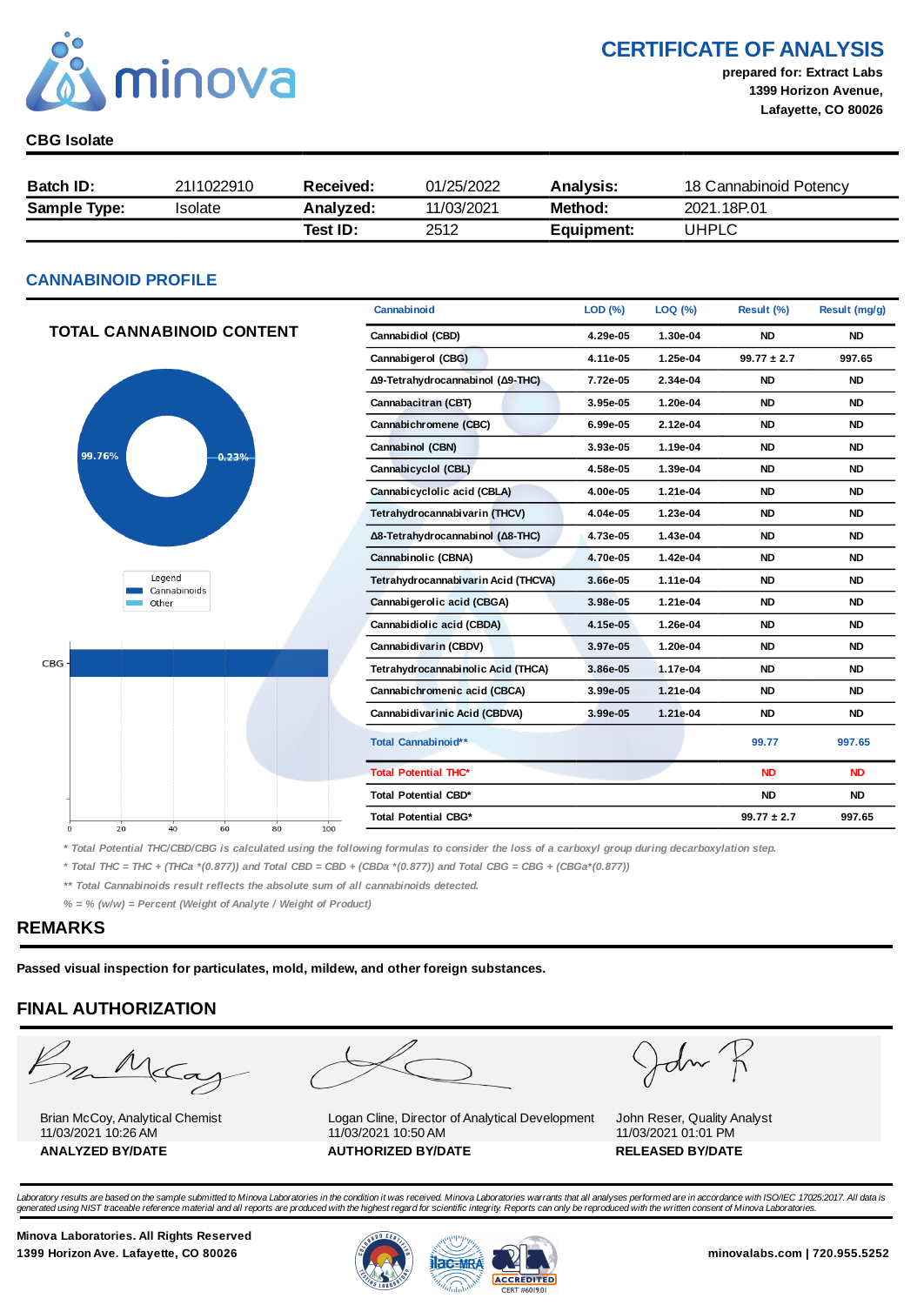

CERTIFICATE OF ANALYSIS

prepared for: Extract Labs 1399 Horizon Avenue, Lafayette, CO 80026

#### CBG Isolate

| <b>Batch ID:</b>    | 2111022910 | Received: | 01/25/2022 | <b>Analysis:</b> | <b>Residual Solvents</b> |
|---------------------|------------|-----------|------------|------------------|--------------------------|
| <b>Sample Type:</b> | 'solate    | Analyzed: | 11/03/2021 | Method:          | 2021.RS.01               |
|                     |            | Test ID:  | 2513       | Equipment:       | <b>GCMS</b>              |

#### RESIDUAL SOLVENTS

| <b>SOLVENT</b>           | <b>REPORTABLE RANGE</b> | <b>RESULT (ppm)</b> |
|--------------------------|-------------------------|---------------------|
| Acetone                  | $100 - 1000$            | *ND                 |
| <b>Acetonitrile</b>      | $100 - 1000$            | *ND                 |
| <b>Benzene</b>           | $0.2 - 4$               | *ND                 |
| <b>Butanes</b>           | $100 - 1000$            | *ND                 |
| <b>Ethanol</b>           | $100 - 1000$            | *ND                 |
| <b>Ethyl Acetate</b>     | $100 - 1000$            | *ND                 |
| Heptane                  | $100 - 1000$            | *ND                 |
| <b>Hexanes</b>           | $6 - 120$               | *ND                 |
| <b>Isopropyl Alcohol</b> | $100 - 1000$            | *ND                 |
| Methanol                 | $100 - 1000$            | *ND                 |
| <b>Pentanes</b>          | $100 - 1000$            | *ND                 |
| Propane                  | $100 - 1000$            | *ND                 |
| <b>Toluene</b>           | $18 - 360$              | *ND                 |
| <b>Xylenes</b>           | 43 - 860                | *ND                 |

\*ND = Below Reportable Range

#### REMARKS

Passed visual inspection for particulates, mold, mildew, and other foreign substances.

### FINAL AUTHORIZATION

mMcCa

Brian McCoy, Analytical Chemist 11/03/2021 12:14 PM



Logan Cline, Director of Analytical Development 11/03/2021 02:46 PM ANALYZED BY/DATE AUTHORIZED BY/DATE AUTHORIZED BY/DATE

John

John Reser, Quality Analyst 11/03/2021 03:27 PM

Laboratory results are based on the sample submitted to Minova Laboratories in the condition it was received. Minova Laboratories warrants that all analyses performed are in accordance with ISO/IEC 17025:2017. All data is<br>

Minova Laboratories. All Rights Reserved 1399 Horizon Ave. Lafayette, CO 80026 **1399 Horizon Ave. Lafayette, CO 80026** minovalabs.com | 720.955.5252